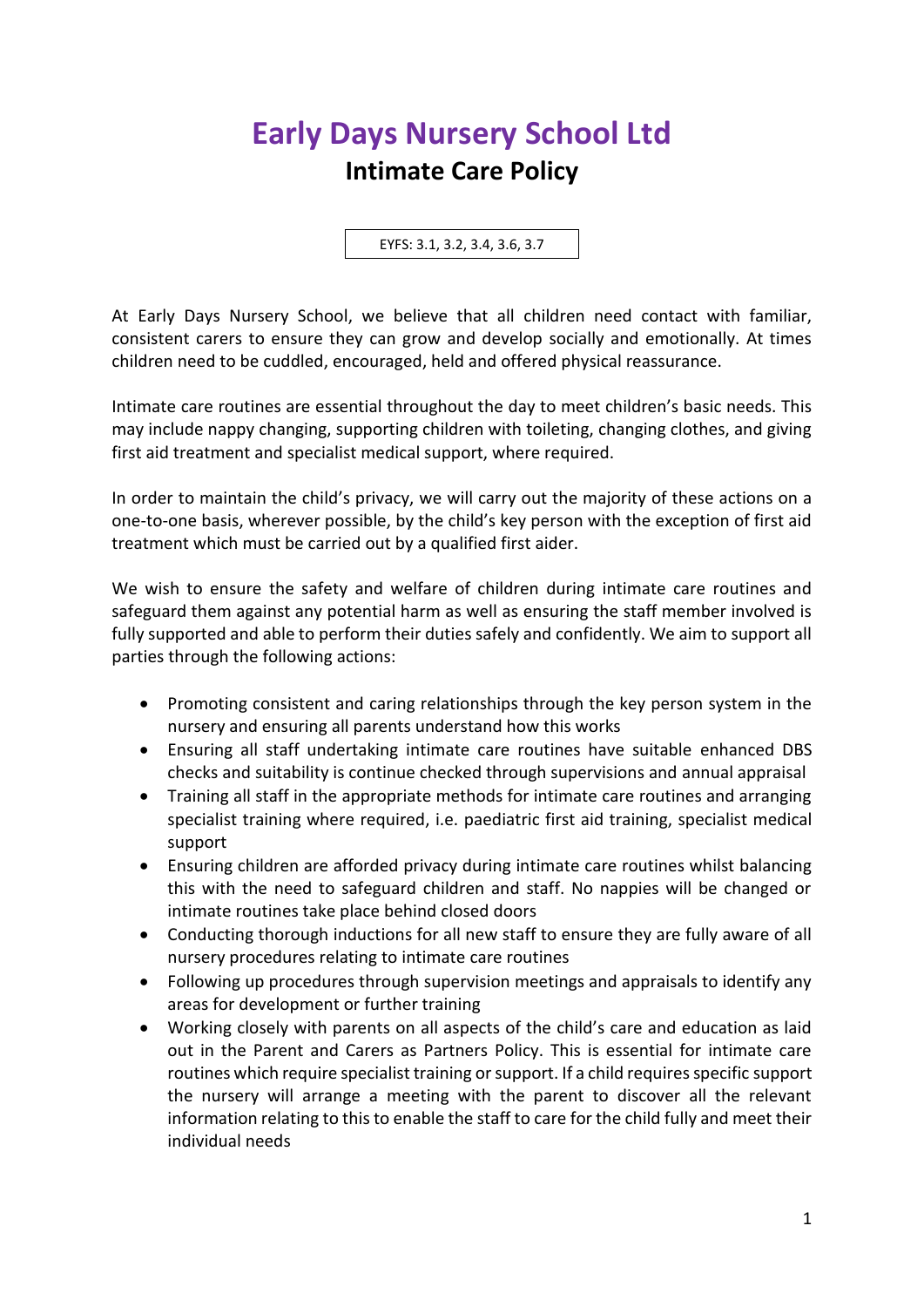- Ensuring all staff have an up-to-date understanding of safeguarding/child protection and how to protect children from harm. This will include identifying signs and symptoms of abuse and how to raise these concerns as set out in the Safeguarding/Child Protection Policy.
- Operating a whistleblowing policy to help staff raise any concerns about their peers or managers; and helping staff develop confidence in raising worries as they arise in order to safeguard the children in the nursery
- Conducting working practice observations on all aspects of nursery operations to ensure that procedures are working in practice and all children are supported fully by the staff. This includes intimate care routines
- Conducting regular risk assessments on all aspects of the nursery operation including intimate care and reviewing the safeguards in place. The nursery has assessed all the risks relating to intimate care routines and has placed appropriate safeguards in place to ensure the safety of all involved.

We have appropriate, designated facilities for nappy changing which meet the following criteria:

- Facilities are separate to any food preparation and food serving areas and children's play areas
- Changing mats have a sealed plastic covering and are regularly checked for cracks and tears. If cracks or tears are found, the mat is discarded
- Clean nappies are provided by the nursery and are stored in a clean, dry place. Soiled nappies are placed in a nappy sack before being placed in the bin. Bins are regularly emptied
- For non-prescription creams for skin conditions, e.g. Sudocrem,, each child is to have their own named cream or lotion pot supplied by the parent. Gloves are worn when applying any creams or lotions.

Staff changing nappies will:

- Use a new, disposable apron and pair of gloves for each nappy change and wash/ Sanitise their hands after changing
- Clean, disinfect nappy changing mats between each use
- Ensure they have all the equipment they need before each nappy change
- Use this one-to-one time as a key opportunity to talk to children and help them learn e.g. singing rhymes and songs, naming parts of the body
- Make the nappy changing area inviting and stimulating
- Ensure no child is left unattended during nappy changing.

If any parent or member of staff has concerns or questions about intimate care procedures or individual routines, please see the manager at the earliest opportunity.